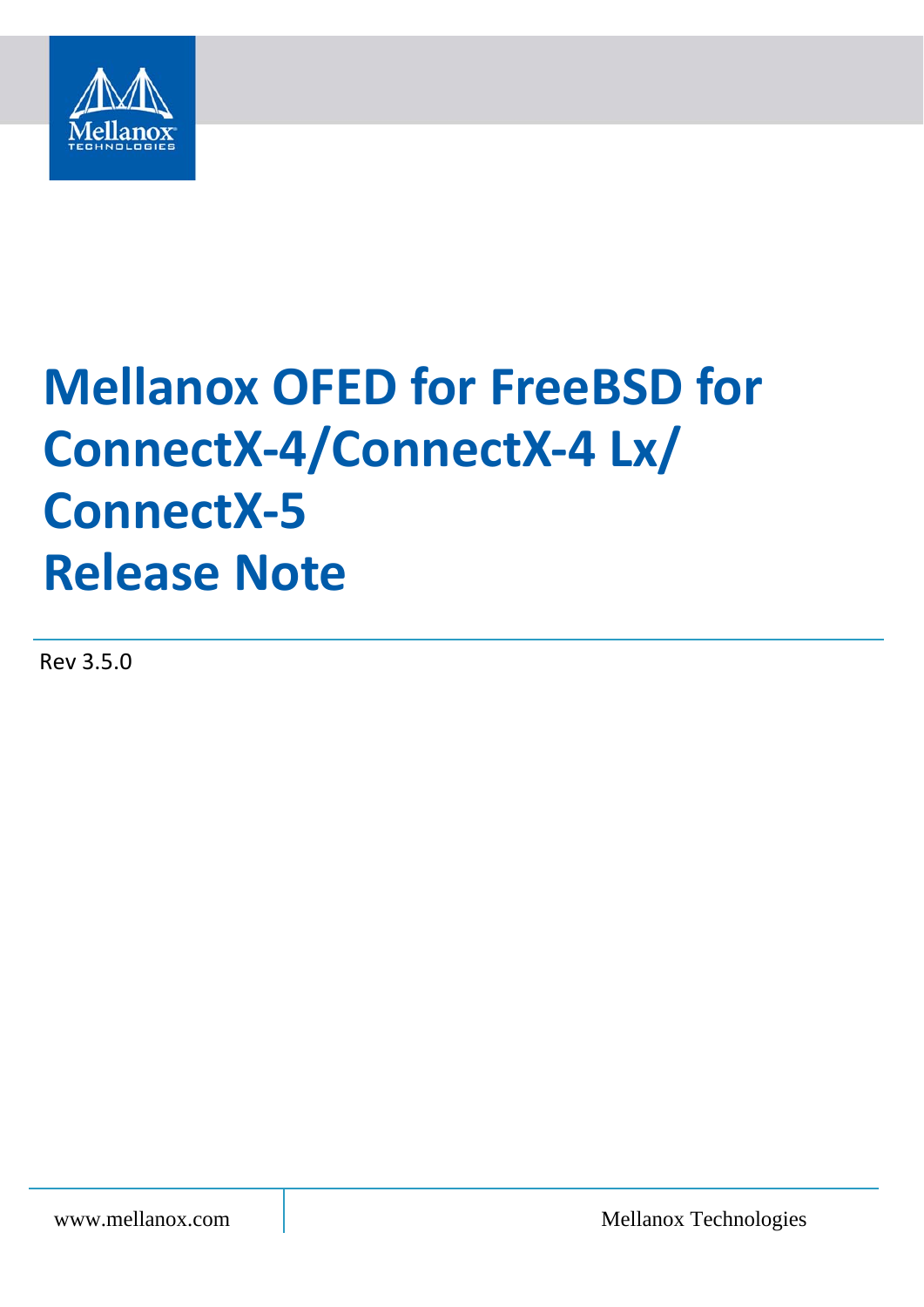

NOTE:

THIS HARDWARE, SOFTWARE OR TEST SUITE PRODUCT ("PRODUCT(S)") AND ITS RELATED DOCUMENTATION ARE PROVIDED BY MELLANOX TECHNOLOGIES "ASIS" WITH ALL FAULTS OF ANY KIND AND SOLELY FOR THE PURPOSE OF AIDING THE CUSTOMER IN TESTING APPLICATIONS THAT USE THE PRODUCTS IN DESIGNATED SOLUTIONS. THE CUSTOMER'S MANUFACTURING TEST ENVIRONMENT HAS NOT MET THE STANDARDS SET BY MELLANOX TECHNOLOGIES TO FULLY QUALIFY THE PRODUCT(S) AND/OR THE SYSTEM USING IT. THEREFORE, MELLANOX TECHNOLOGIES CANNOT AND DOES NOT GUARANTEE OR WARRANT THAT THE PRODUCTS WILL OPERATE WITH THE HIGHEST QUALITY. ANY EXPRESS OR IMPLIED WARRANTIES, INCLUDING, BUT NOT LIMITED TO, THE IMPLIED WARRANTIES OF MERCHANTABILITY, FITNESS FOR A PARTICULAR PURPOSE AND NONINFRINGEMENT ARE DISCLAIMED. IN NO EVENT SHALL MELLANOX BE LIABLE TO CUSTOMER OR ANY THIRD PARTIES FOR ANY DIRECT, INDIRECT, SPECIAL, EXEMPLARY, OR CONSEQUENTIAL DAMAGES OF ANY KIND (INCLUDING, BUT NOT LIMITED TO, PAYMENT FOR PROCUREMENT OF SUBSTITUTE GOODS OR SERVICES; LOSS OF USE, DATA, OR PROFITS; OR BUSINESS INTERRUPTION) HOWEVER CAUSED AND ON ANY THEORY OF LIABILITY, WHETHER IN CONTRACT, STRICT LIABILITY, OR TORT (INCLUDING NEGLIGENCE OR OTHERWISE) ARISING IN ANY WAY FROM THE USE OF THE PRODUCT(S) AND RELATED DOCUMENTATION EVEN IF ADVISED OF THE POSSIBILITY OF SUCH DAMAGE.



Mellanox Technologies 350 Oakmead Parkway Suite 100 Sunnyvale, CA 94085 U.S.A. www.mellanox.com Tel: (408) 9703400 Fax: (408) 9703403

© Copyright 2018. Mellanox Technologies Ltd. All Rights Reserved.

Mellanox®, Mellanox logo, ConnectB®, ConnectX®, COREDirect®, GPUDirect®, LinkX®, Mellanox MultiHost®, Mellanox Socket Direct®, UFM®, and Virtual Protocol Interconnect® are registered trademarks of Mellano Technologies, Ltd.

For the complete and most updated list of Mellanox trademarks, visit http://www.mellanox.com/page/trademarks.

All other trademarks are property of their respective owners.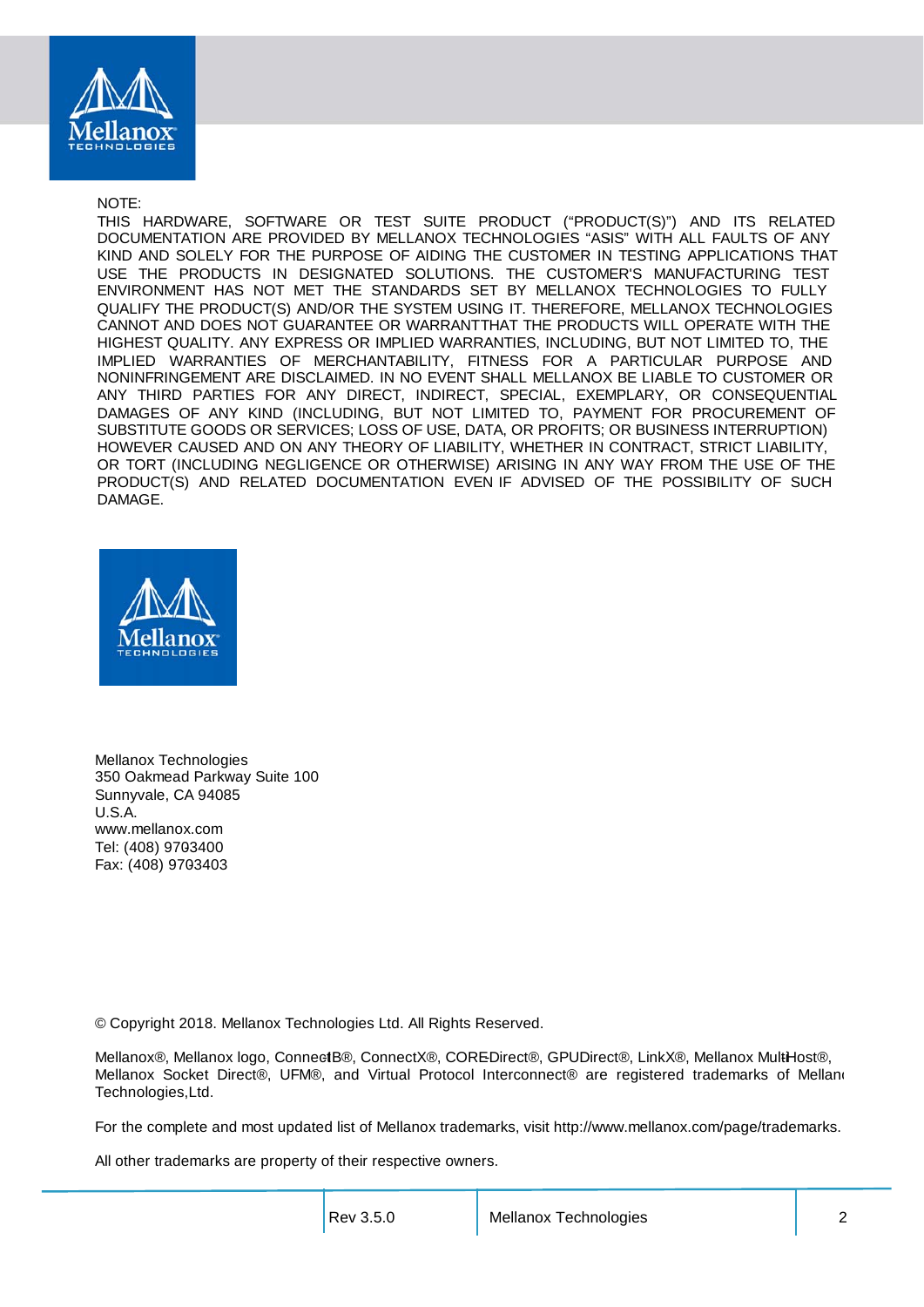

### <span id="page-2-0"></span>**Table of Contents**

| 1.1 Supported Platforms and Operating Systems  6 |  |  |
|--------------------------------------------------|--|--|
|                                                  |  |  |
|                                                  |  |  |
|                                                  |  |  |
|                                                  |  |  |
|                                                  |  |  |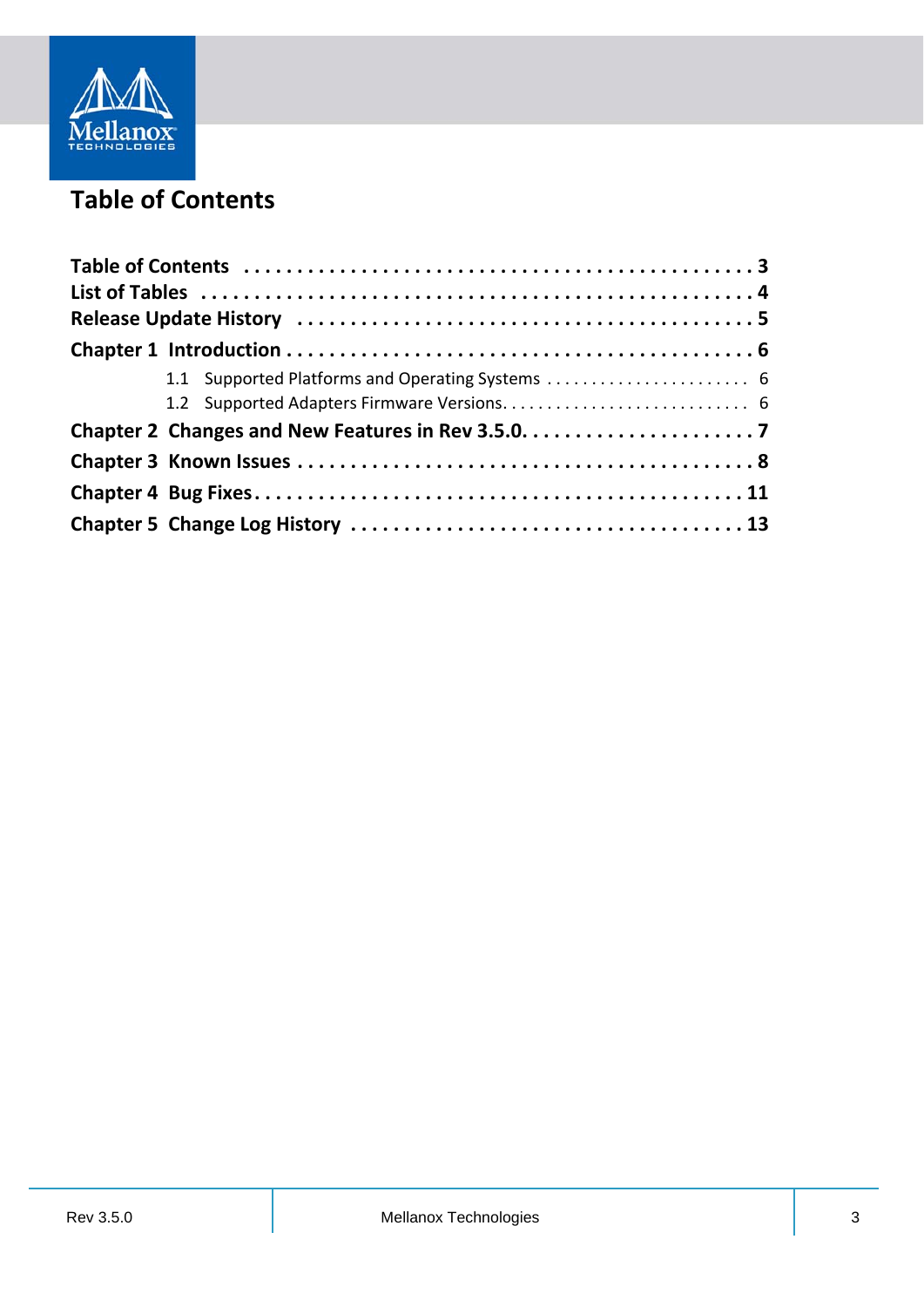

### <span id="page-3-0"></span>**List of Tables**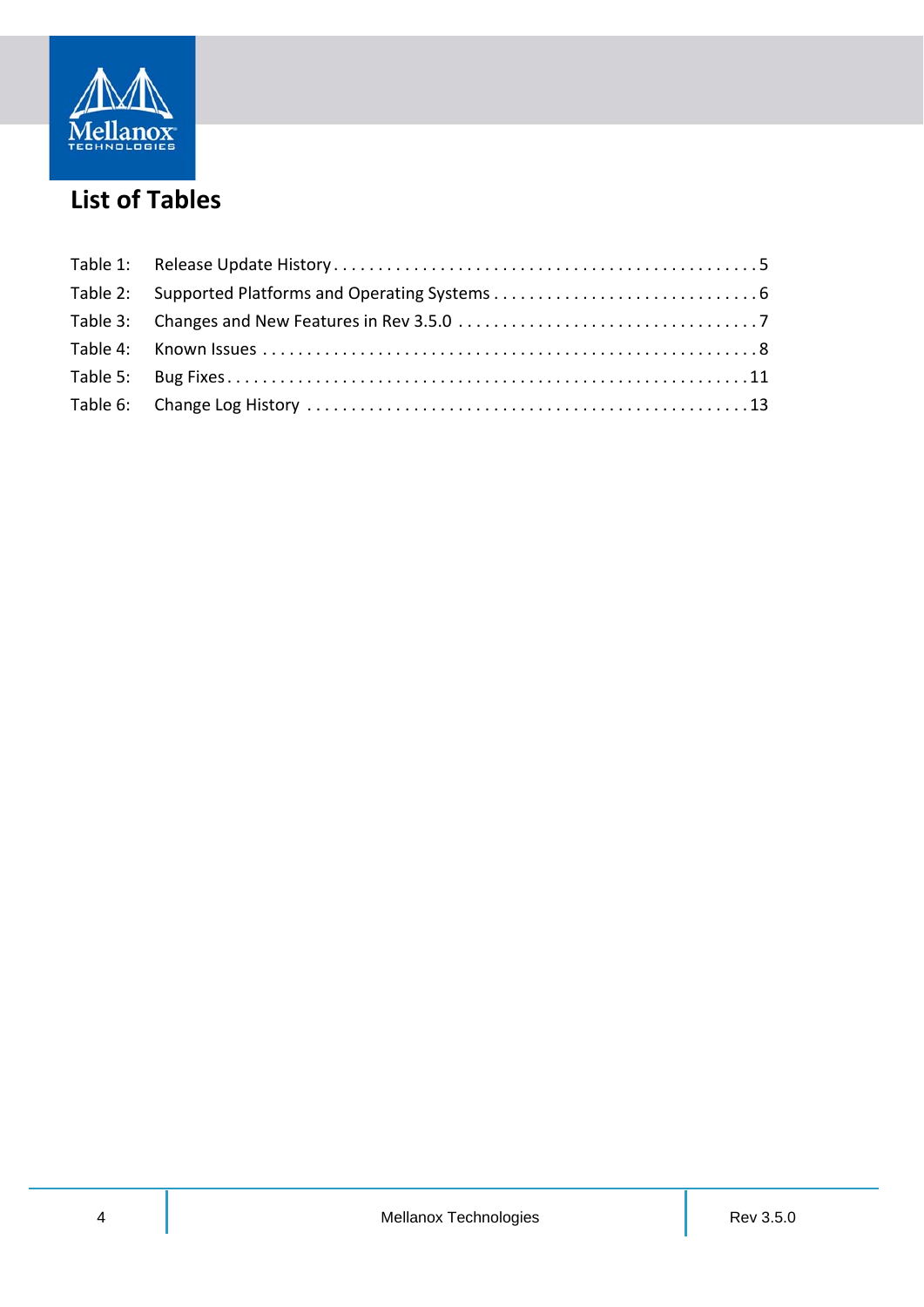

### <span id="page-4-0"></span>**Release Update History**

#### <span id="page-4-1"></span>*Table 1 - Release Update History*

| <b>Release</b> | <b>Date</b>       | <b>Description</b>                                                                                                              |
|----------------|-------------------|---------------------------------------------------------------------------------------------------------------------------------|
| Rev 3.5.0      | January 7, 2019   | Updated the description of the Ethernet Counters entry<br>under Table 3, "Changes and New Features in Rev 3.5.0,"<br>on page 7. |
|                | November 29, 2018 | Initial release of this version.                                                                                                |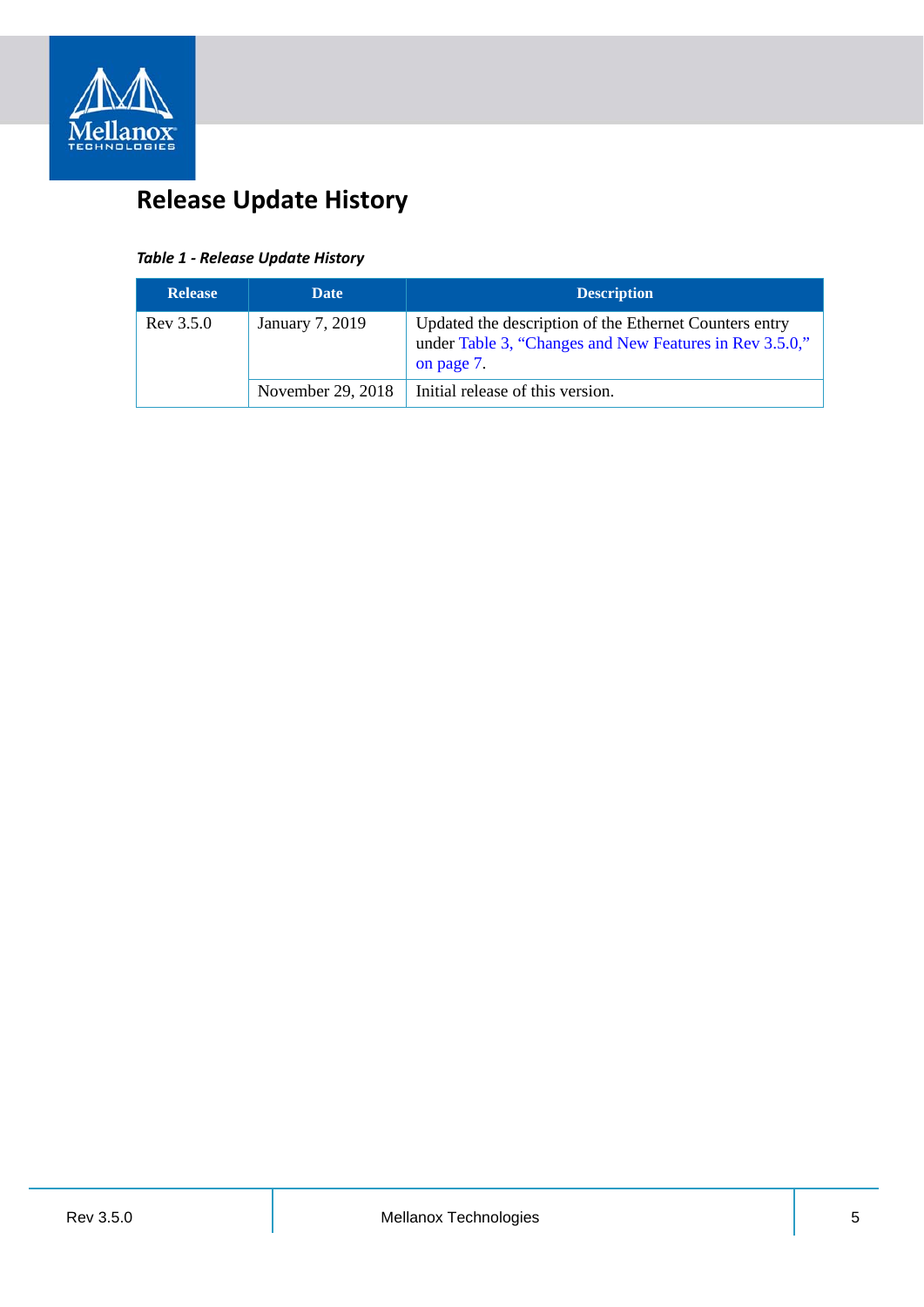

### <span id="page-5-0"></span>**1 Introduction**

These are the release notes for Mellanox Technologies' driver for FreeBSD Rev 3.5.0 driver kit for Mellanox ConnectX®-4, ConnectX®-4 Lx, ConnectX®-5, ConnectX®-5 Ex adapter cards supporting the following uplinks to servers:

| <b>Uplink/HCAs</b>                            | <b>Driver Name</b> | <b>Uplink Speed</b>                                                                                                     |
|-----------------------------------------------|--------------------|-------------------------------------------------------------------------------------------------------------------------|
| $ConnectX@-4$                                 | mlx <sub>5</sub>   | InfiniBand: SDR, QDR, FDR, FDR10, EDR<br>Ethernet: 1GigE, 10GigE, 25GigE, 40GigE,<br>50GigE, $56GigE^a$ , and $100GigE$ |
| Connect $X \otimes -4$ Lx                     |                    | Ethernet: 1GigE, 10GigE, 25GigE, 40GigE,<br>and 50GigE                                                                  |
| ConnectX $\mathbb{R}$ -5/<br>Connect $X@-5Ex$ |                    | InfiniBand: SDR, QDR, FDR, FDR10, EDR<br>Ethernet: 1GigE, 10GigE, 25GigE, 40GigE,<br>٠<br>50GigE, and 100GigE           |

a. 56 GbE is a Mellanox propriety link speed and can be achieved while connecting a Mellanox adapter cards to Mellanox SX10XX switch series or connecting a Mellanox adapter card to another Mellanox adapter card.

### <span id="page-5-1"></span>**1.1 Supported Platforms and Operating Systems**

The following are the supported OSs in Mellanox OFED for FreeBSD for ConnectX-4/ConnectX-4 Lx/ConnectX-5 Rev 3.5.0:

#### <span id="page-5-3"></span>*Table 2 - Supported Platforms and Operating Systems*

| <b>Operating System</b> | <b>Platform</b> |
|-------------------------|-----------------|
| FreeBSD 12              | AMD64/x8664     |

### <span id="page-5-2"></span>**1.2 Supported Adapters Firmware Versions**

Mellanox OFED for FreeBSD Rev 3.5.0 supports the following Mellanox network adapter cards:

| <b>Supported Adapters</b>  | <b>Current Firmware Rev.</b> |
|----------------------------|------------------------------|
| $ConnectX@-4$              | 12.24.1000                   |
| Connect $X \otimes -4$ Lx  | 14.24.1000                   |
| $ConnectX-5/ConnectX-5 Ex$ | 16.24.1000                   |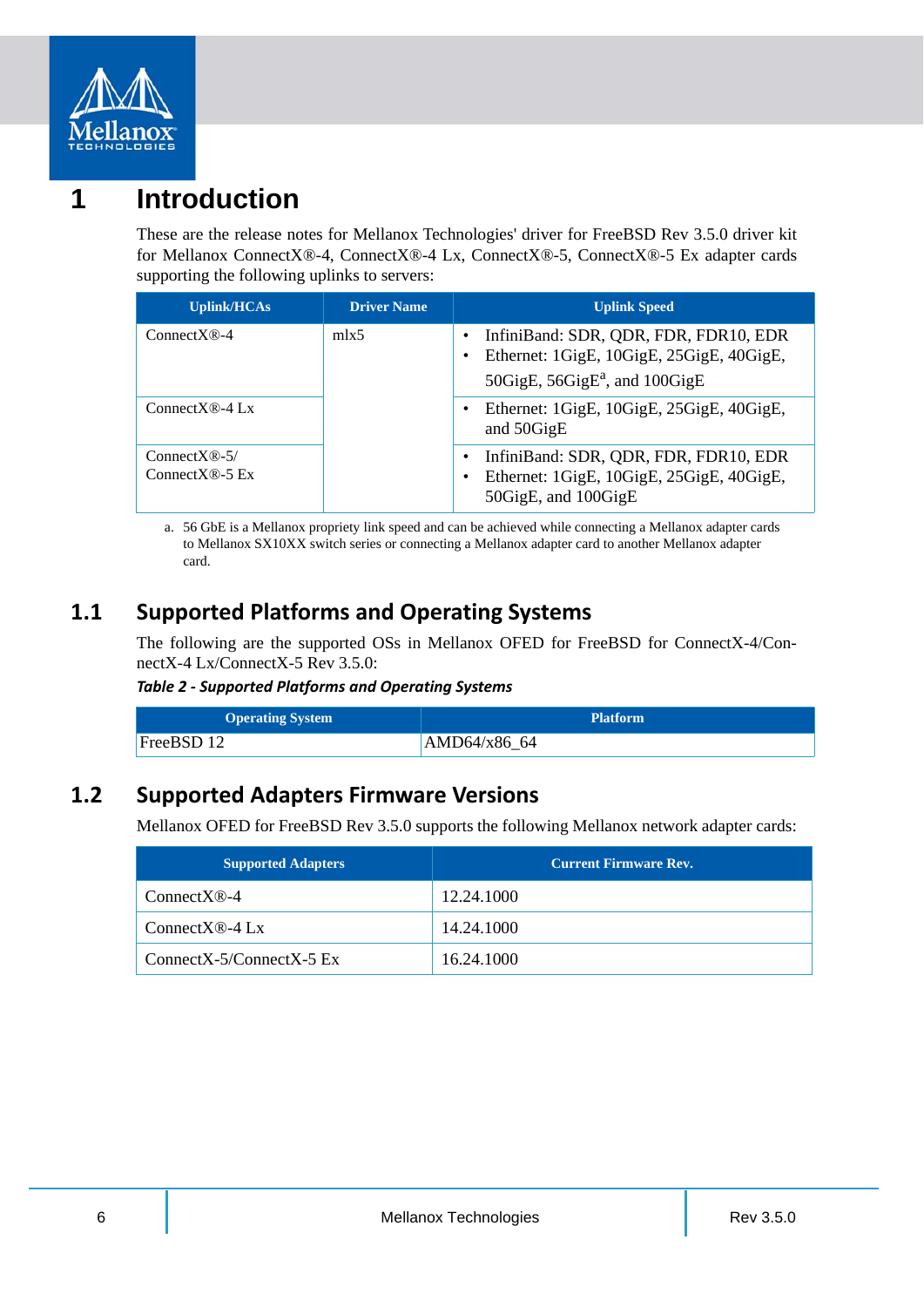

### <span id="page-6-1"></span><span id="page-6-0"></span>**2 Changes and New Features in Rev 3.5.0**

#### <span id="page-6-2"></span>*Table 3 - Changes and New Features in Rev 3.5.0*

| <b>Category</b>                                 | <b>Description</b>                                                                                                                                                                                                                                       |
|-------------------------------------------------|----------------------------------------------------------------------------------------------------------------------------------------------------------------------------------------------------------------------------------------------------------|
| Relaxed Ordering                                | Added support for configuring PCI epacket write ordering via sysct.                                                                                                                                                                                      |
| <b>Enhanced Transmission</b><br>Selection (ETS) | Added support for setting the bandwidth limit as a ratio rather than in<br>bits per second. The ratio must be an integer number between 1 and<br>100, inclusive. This feature also enables setting a minimal BW guaran-<br>tee on traffic classes (TCs). |
| <b>Ethernet Counters</b>                        | Added support for the following new counters:<br>tx_jumbo_packets<br>rxstat0.bytes<br>txstat0tc0.bytes                                                                                                                                                   |

For additional information on the new features, please refer to the User Manual.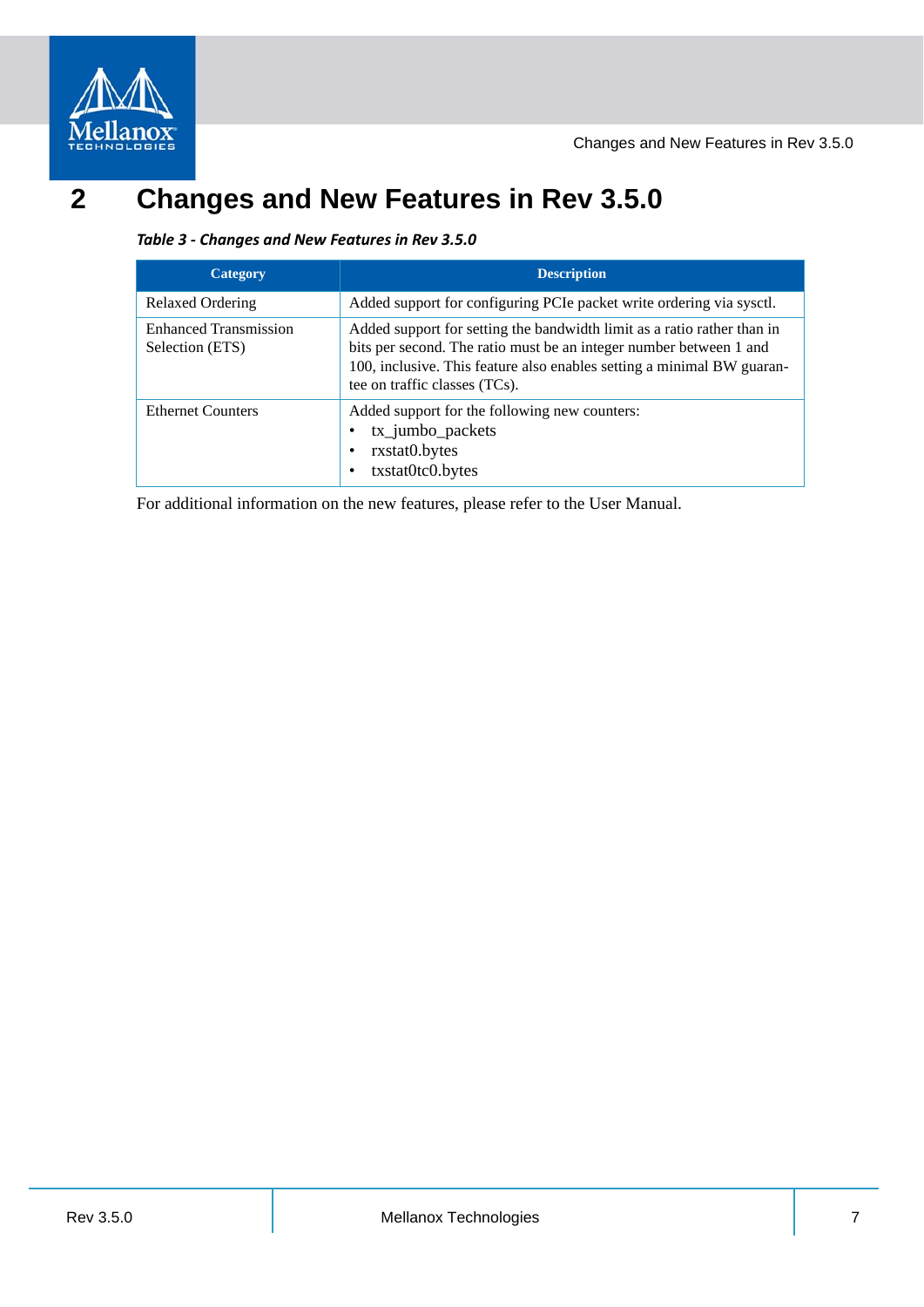

### <span id="page-7-0"></span>**3 Known Issues**

The following is a list of general limitations and known issues of the various components of this Mellanox OFED for FreeBSD release.

#### <span id="page-7-1"></span>*Table 4 - Known Issues*

| <b>Internal</b><br>Ref. | <b>Issue</b>                                                                                                 |
|-------------------------|--------------------------------------------------------------------------------------------------------------|
| 1320335                 | <b>Description:</b> When Witness is enabled, the following message may appear in logs:                       |
|                         | "lock order reversal in mlx5_en_rx and in_pcb/tcp_input".                                                    |
|                         | Workaround: N/A                                                                                              |
|                         | <b>Keywords: Witness, LOR</b>                                                                                |
|                         | Discovered in Release: 3.5.0                                                                                 |
| 1554671                 | <b>Description:</b> mlx5ib unload fails while OpenSM is running in background.                               |
|                         | Workaround: Kill OpenSM in order for the driver to unload.                                                   |
|                         | Keywords: mlx5ib, OpenSM, RDMA                                                                               |
|                         | Discovered in Release: 3.5.0                                                                                 |
| 1578093                 | <b>Description:</b> ibstat tool shows the wrong value of "rate" after unplugging the cable<br>from the HCA.  |
|                         | Workaround: N/A                                                                                              |
|                         | Keywords: ibstate, rate                                                                                      |
|                         | Discovered in Release: 3.5.0                                                                                 |
| 1581628                 | <b>Description:</b> Driver unload hangs while RDMA user space application is running.                        |
|                         | Workaround: Close all RDMA user space running applications prior to unloading<br>the driver.                 |
|                         | Keywords: RDMA, driver unload                                                                                |
|                         | Discovered in Release: 3.5.0                                                                                 |
| 1439351                 | <b>Description:</b> Link local GIDs are dysfunctional when IPv6 address is configured<br>for the first time. |
|                         | Workaround: Set the net device state to "up". For example: # if config more up                               |
|                         | Keywords: RoCE, IPv6                                                                                         |
|                         | <b>Discovered in Release: 3.4.2</b>                                                                          |
| 1435021                 | <b>Description:</b> All Rx priority pause counters values increase when Rx global pause<br>is enabled.       |
|                         | Workaround: Ignore Rx priority pause counters when Rx global pause is enabled.                               |
|                         | <b>Keywords:</b> Rx pause counters, priority                                                                 |
|                         | <b>Discovered in Release: 3.4.2</b>                                                                          |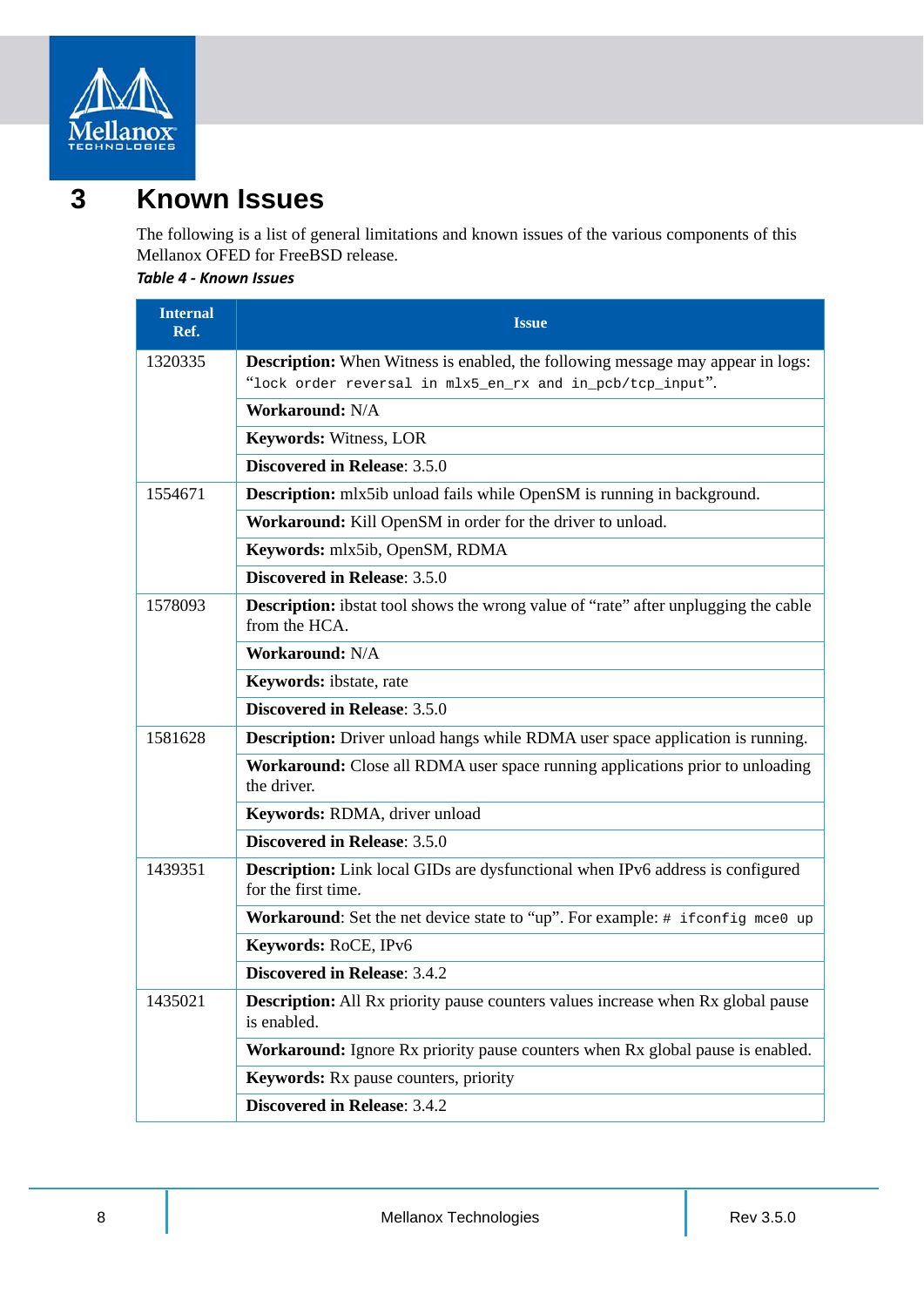

#### *Table 4 - Known Issues*

| <b>Internal</b><br>Ref. | <b>Issue</b>                                                                                                                                                                                |
|-------------------------|---------------------------------------------------------------------------------------------------------------------------------------------------------------------------------------------|
| 1434034                 | <b>Description:</b> RDMA-CM applications do not work when PCP is configured on one<br>side of the connection.                                                                               |
|                         | Workaround: Make sure PCP is configured on both sides of the connection.                                                                                                                    |
|                         | Keywords: RDMA-CM, PCP                                                                                                                                                                      |
|                         | <b>Discovered in Release: 3.4.2</b>                                                                                                                                                         |
| 1428828                 | <b>Description:</b> Extended join multicast API is not supported.                                                                                                                           |
|                         | Workaround: N/A                                                                                                                                                                             |
|                         | Keywords: RDMA, Multicast                                                                                                                                                                   |
|                         | <b>Discovered in Release: 3.4.2</b>                                                                                                                                                         |
| 1402958                 | <b>Description:</b> Interfaces are not loaded after firmware software reset while RDMA<br>traffic is running in the background.                                                             |
|                         | Workaround: Stop all RDMA applications for the interfaces to be loaded.                                                                                                                     |
|                         | Keywords: Self healing, RDMA                                                                                                                                                                |
|                         | <b>Discovered in Release: 3.4.2</b>                                                                                                                                                         |
| 1313461                 | Description: When Packet Pacing is enabled in firmware, only one traffic class will<br>be supported by the firmware.                                                                        |
|                         | Workaround: Disable Packet Pacing in the firmware configuration. For example:                                                                                                               |
|                         | # cat /tmp/disable_pp.txt                                                                                                                                                                   |
|                         | MLNX_RAW_TLV_FILE                                                                                                                                                                           |
|                         | 0x00000004 0x0000010c 0x00000000 0x00000000<br># mlxconfig -d pci0:4:0:0 -f /tmp/disable_pp.txt set_raw                                                                                     |
|                         | <b>Keywords: Firmware, Packet Pacing</b>                                                                                                                                                    |
|                         | <b>Discovered in Release: 3.4.2</b>                                                                                                                                                         |
| 1227471                 | <b>Description:</b> When loading and unloading linuxkpi module, the following error<br>message will appear in the dmesg, indicating that a memory leak has occurred:                        |
|                         | "Warning: memory type linux leaked memory on destroy (2 allocations,<br>64 bytes leaked). Warning: memory type linuxcurrent leaked memory on<br>destroy (7 allocations, 896 bytes leaked)." |
|                         | Workaround: N/A                                                                                                                                                                             |
|                         | Keywords: linuxkpi                                                                                                                                                                          |
|                         | Discovered in Release: 3.4.1                                                                                                                                                                |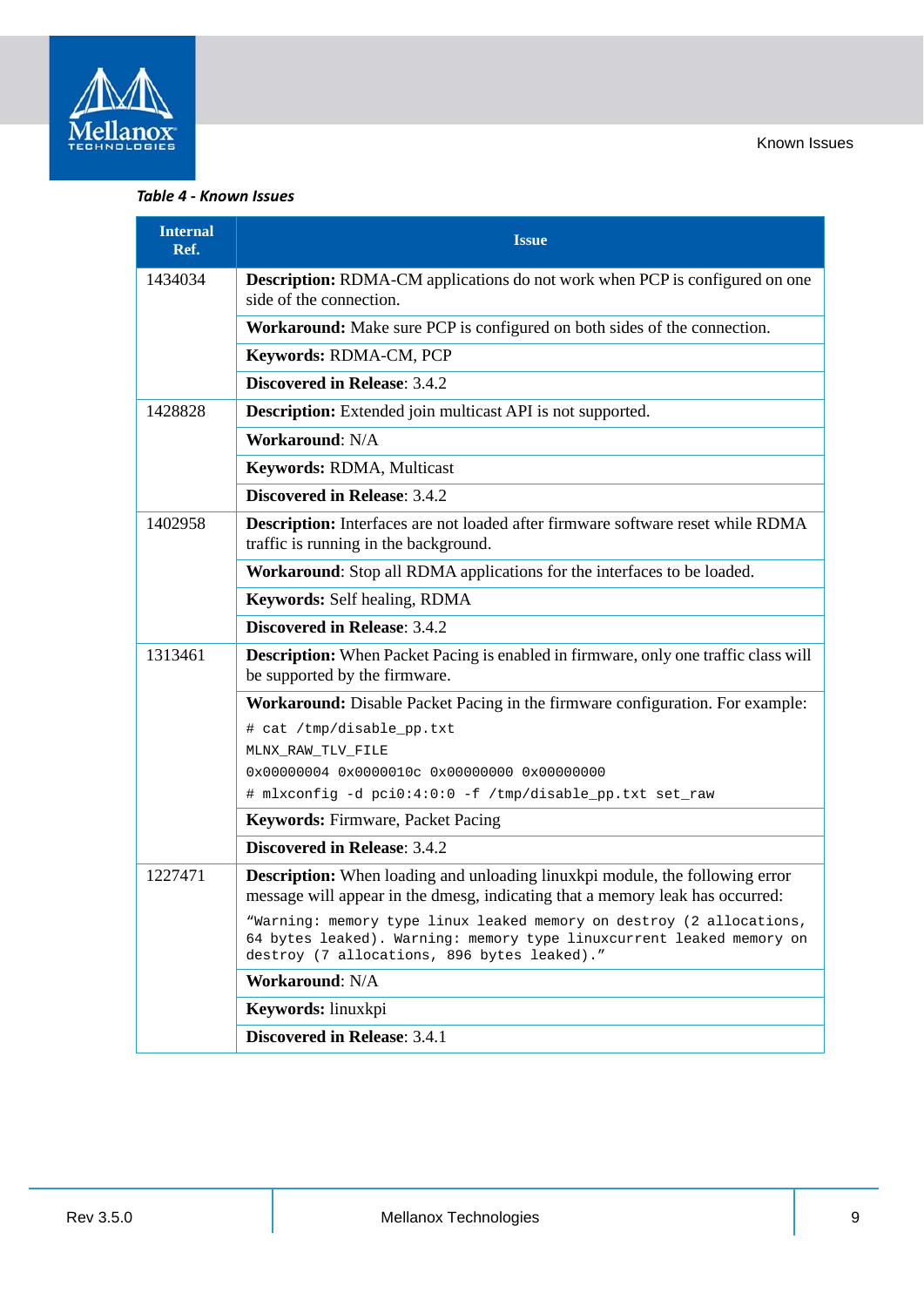

#### *Table 4 - Known Issues*

| <b>Internal</b><br>Ref. | <b>Issue</b>                                                                                                                                                 |
|-------------------------|--------------------------------------------------------------------------------------------------------------------------------------------------------------|
| 1243940                 | <b>Description:</b> RDMA applications (user space and kernel space) might hang when<br>restarting the driver during traffic.                                 |
|                         | Workaround: Send a termination signal for the application or make sure to stop<br>the application before restarting the driver.                              |
|                         | Keywords: RDMA, driver restart                                                                                                                               |
|                         | <b>Discovered in Release: 3.4.1</b>                                                                                                                          |
|                         | <b>Description:</b> The following error message may be printed to dmesg when using<br>static configuration via rc.conf:<br>"loopback_route: deletion failed" |
|                         | This is a kernel-related issue.                                                                                                                              |
|                         | <b>Workaround: N/A</b>                                                                                                                                       |
|                         | <b>Keywords:</b> Static Configuration                                                                                                                        |
|                         | <b>Description:</b> Choosing a wrong interface media type will cause a "no carrier" sta-<br>tus and the physical port will not be active.                    |
|                         | <b>Workaround: N/A</b>                                                                                                                                       |
|                         | <b>Keywords: Media Type</b>                                                                                                                                  |
|                         | <b>Description:</b> There is no TCP traffic when configuring MTU in the range of 72-100 bytes<br>in ConnectX®-4 Lx.                                          |
|                         | <b>Workaround: N/A</b>                                                                                                                                       |
|                         | <b>Keywords: MTU</b>                                                                                                                                         |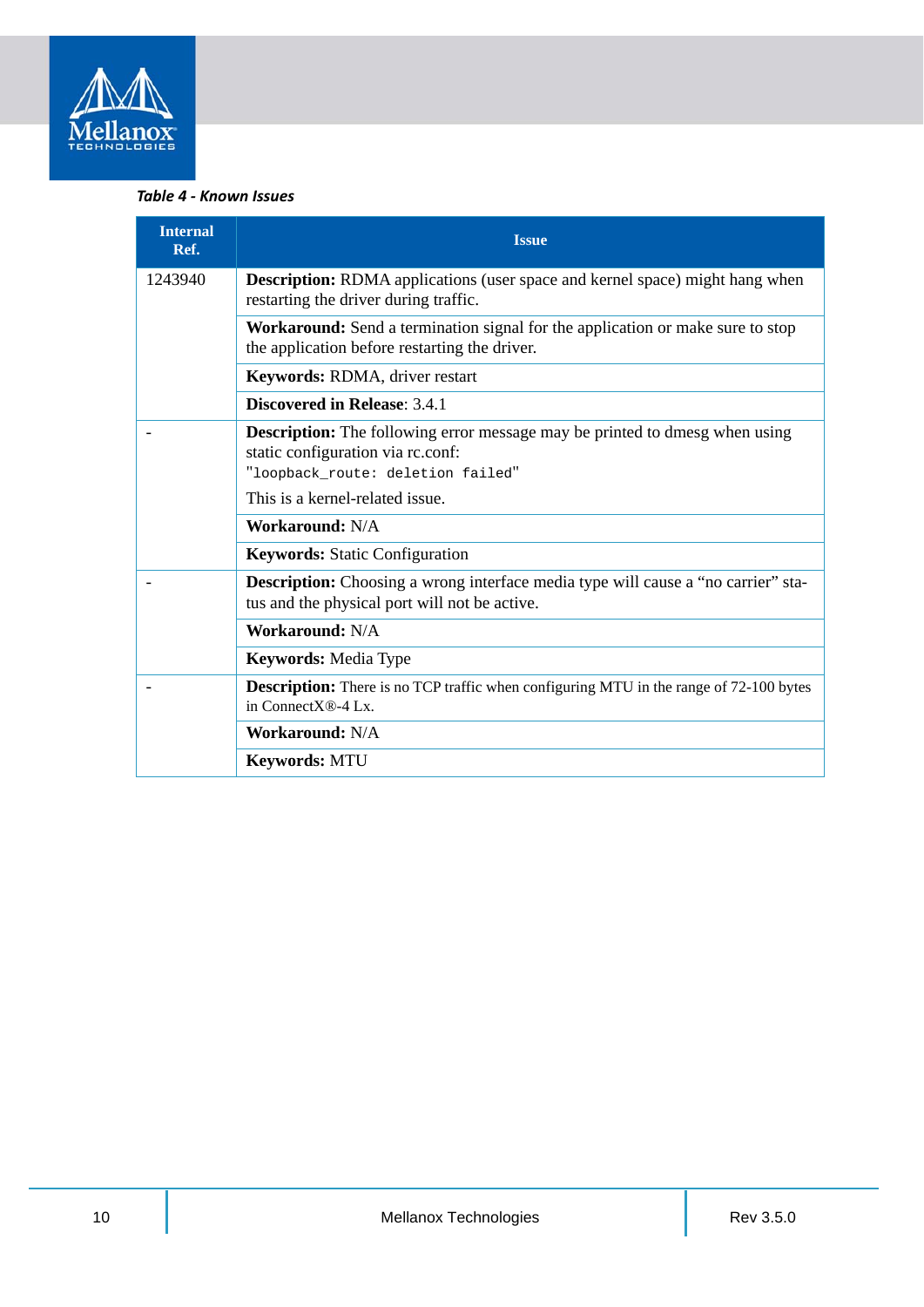



## <span id="page-10-1"></span><span id="page-10-0"></span>**4 Bug Fixes**

The table below lists the bugs fixed in this release. *Table 5 - Bug Fixes*

| <b>Internal</b><br>Ref.         | <b>Issue</b>                                                                                                                                                                                                        |
|---------------------------------|---------------------------------------------------------------------------------------------------------------------------------------------------------------------------------------------------------------------|
| 1498467                         | <b>Description:</b> Added support for 10G-ER and 10G-LR modules recognition.                                                                                                                                        |
|                                 | Keywords: SFP module                                                                                                                                                                                                |
|                                 | <b>Discovered in Release: 3.4.2</b>                                                                                                                                                                                 |
|                                 | Fixed in Release: 3.5.0                                                                                                                                                                                             |
| 1175757                         | <b>Description:</b> Added support for running RDMA CM with IPoIB.                                                                                                                                                   |
|                                 | Keywords: RDMA CM, IPoIB                                                                                                                                                                                            |
|                                 | <b>Discovered in Release: 3.4.1</b>                                                                                                                                                                                 |
|                                 | Fixed in Release: 3.5.0                                                                                                                                                                                             |
| 1337448/<br>1485155/<br>1470374 | <b>Description:</b> Fixed the issue of when rebooting a virtual machine (VM), the fol-<br>lowing log message may appear:<br>warning: event(0) on port 0                                                             |
|                                 | Keywords: Virtualization, RDMA                                                                                                                                                                                      |
|                                 | <b>Discovered in Release: 3.4.2</b>                                                                                                                                                                                 |
|                                 | <b>Fixed in Release: 3.5.0</b>                                                                                                                                                                                      |
| 1297834                         | Description: Fixed the issue of when running over VLAN, RDMA loopback traffic<br>used to fail.                                                                                                                      |
|                                 | Keywords: RDMA, loopback, VLAN                                                                                                                                                                                      |
|                                 | <b>Discovered in Release: 3.4.1</b>                                                                                                                                                                                 |
|                                 | <b>Fixed in Release: 3.4.2</b>                                                                                                                                                                                      |
| 1258718                         | <b>Description:</b> Fixed the issue of when working in RoCE mode using ConnectX-4<br>HCAs only, a bandwidth performance degradation used to occur when sending/<br>receiving a message of any size larger than 16K. |
|                                 | Keywords: RoCE, performance, ConnectX-4                                                                                                                                                                             |
|                                 | <b>Discovered in Release: 3.4.1</b>                                                                                                                                                                                 |
|                                 | Fixed in Release: 3.4.2                                                                                                                                                                                             |
| 1273118/<br>1399014             | <b>Description:</b> Added support for RDMA multicast traffic.                                                                                                                                                       |
|                                 | Keywords: RDMA, multicast                                                                                                                                                                                           |
|                                 | Discovered in Release: 3.4.1                                                                                                                                                                                        |
|                                 | Fixed in Release: 3.4.2                                                                                                                                                                                             |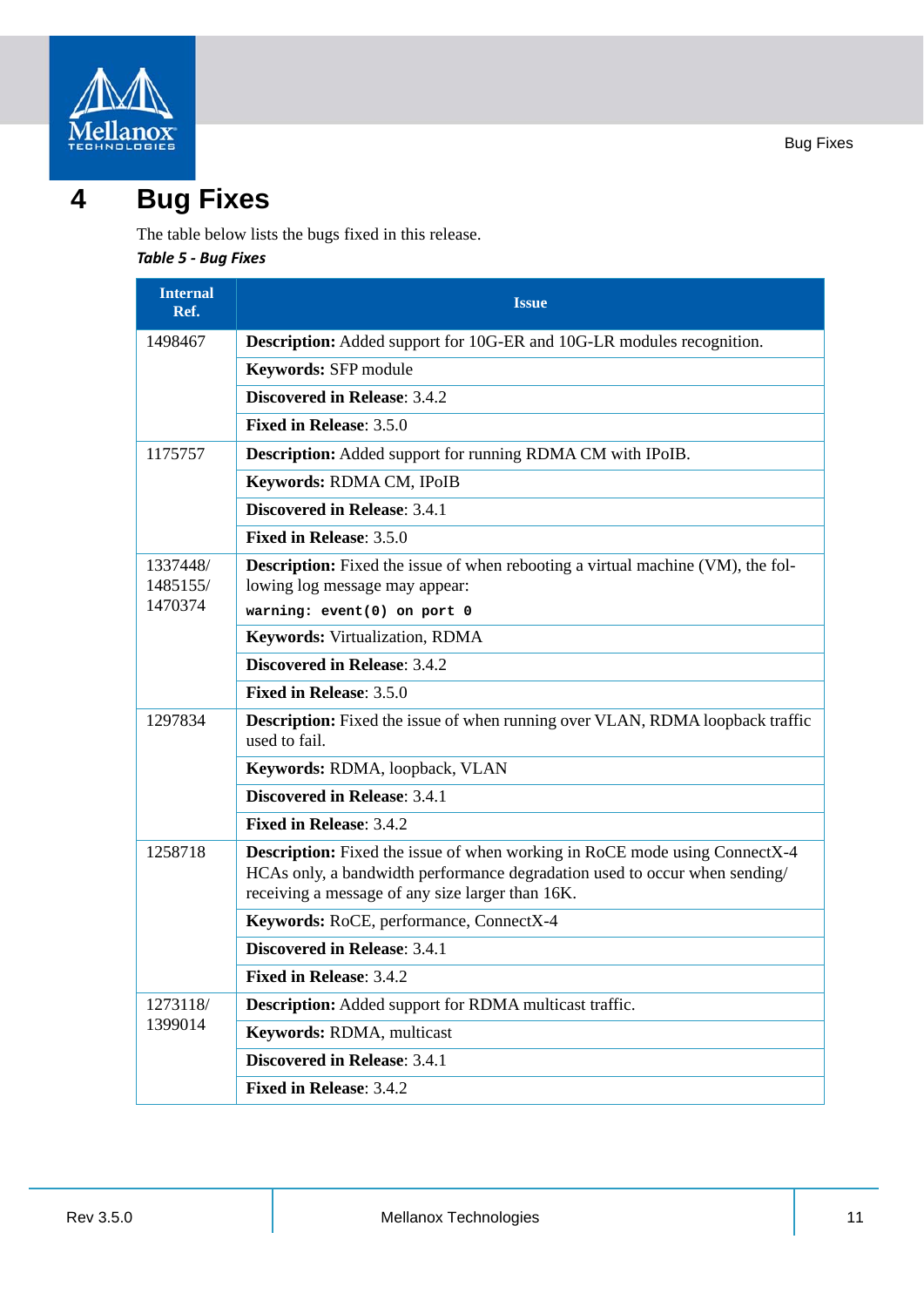

#### *Table 5 - Bug Fixes*

| <b>Internal</b><br>Ref. | <b>Issue</b>                                                                                                 |
|-------------------------|--------------------------------------------------------------------------------------------------------------|
| 765775                  | <b>Description:</b> Suppressed EEPROM error message/s that used to be received when<br>SFP cages were empty. |
|                         | Keywords: EEPROM, SFP                                                                                        |
|                         | <b>Discovered in Release: 3.0.0</b>                                                                          |
|                         | <b>Fixed in Release: 3.3.0</b>                                                                               |
| 854565                  | <b>Description:</b> Allowed setting software MTU size below the value of 1500.                               |
|                         | <b>Keywords: MTU</b>                                                                                         |
|                         | <b>Discovered in Release: 3.0.0</b>                                                                          |
|                         | <b>Fixed in Release: 3.3.0</b>                                                                               |